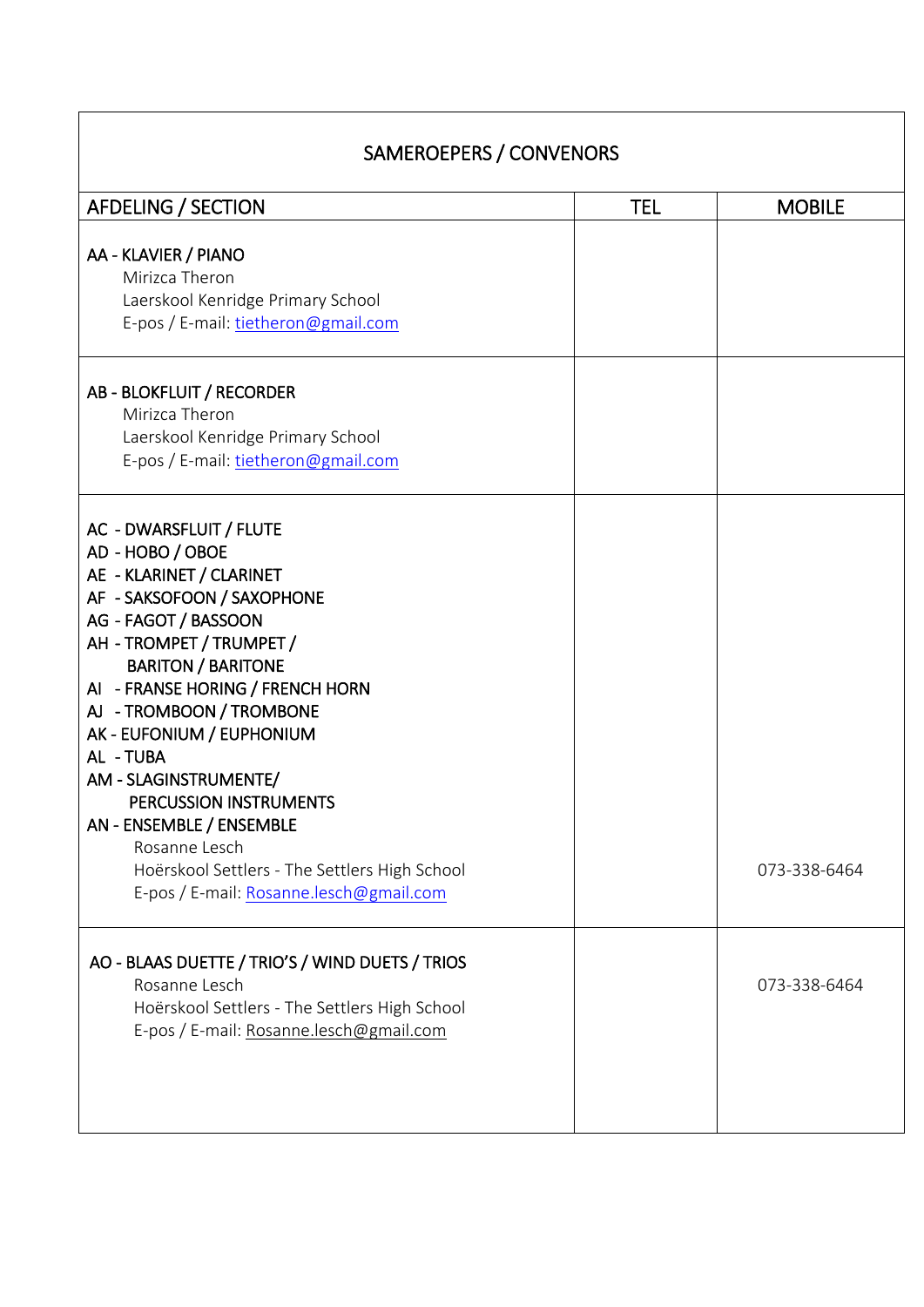| <b>AFDELING / SECTION</b>                                                                                                                                          | <b>TEL</b>   | <b>MOBILE</b> |
|--------------------------------------------------------------------------------------------------------------------------------------------------------------------|--------------|---------------|
| AP-ORKESTE / ORCHESTRAS<br>Rosanne Lesch<br>Hoërskool Settlers - The Settlers High School<br>E-pos / E-mail: Rosanne.lesch@gmail.com                               |              | 073-338-6464  |
| AQ - KINDERORKESTE / CHILDREN'S ORCHESTRAS<br>Erna de Wit<br>Laerskool Aristea Primary School<br>E-pos / E-mail: erna.01.09@gmail.com                              |              | 082-779-0474  |
| AR - VIOOL / VIOLIN<br>AS - TJELLO / CELLO<br>AT - STRYKENSEMBLES / STRING ENSEMBLES<br><b>Hester Fischer</b><br>E-pos / E-mail: hester.vanwyk5@gmail.com          |              | 084 871 1290  |
| - KLASSIEKE GHITAAR / CLASSICAL GUITAR<br>AU<br>Nika Mare<br>E-pos / E-mail: henikamare@gmail.com                                                                  |              | 078-800-1246  |
| AV - KITAAR / UKELELE MET ELEKTRONIESE BEGELEIDING<br>GUITAR / UKULELE WITH ELECTRONIC ACCOMPANIMENT<br>Rohan Swanepoel<br>E-pos / E-mail: swanepoel r@hotmail.com |              |               |
| AW - SANG / VOCAL<br>Esmé Hills (Laerskole)<br>Laerskool De Tyger Primary School<br>E-pos / E-mail: ehills654@gmail.com                                            |              | 084-341-7999  |
| Barend van der Westhuizen (Hoërskole)<br>Hoërskool Tygerberg High School<br>E-pos / E-mail: barend.nicolaas@gmail.com                                              | 021-939-2023 | 082-492-3386  |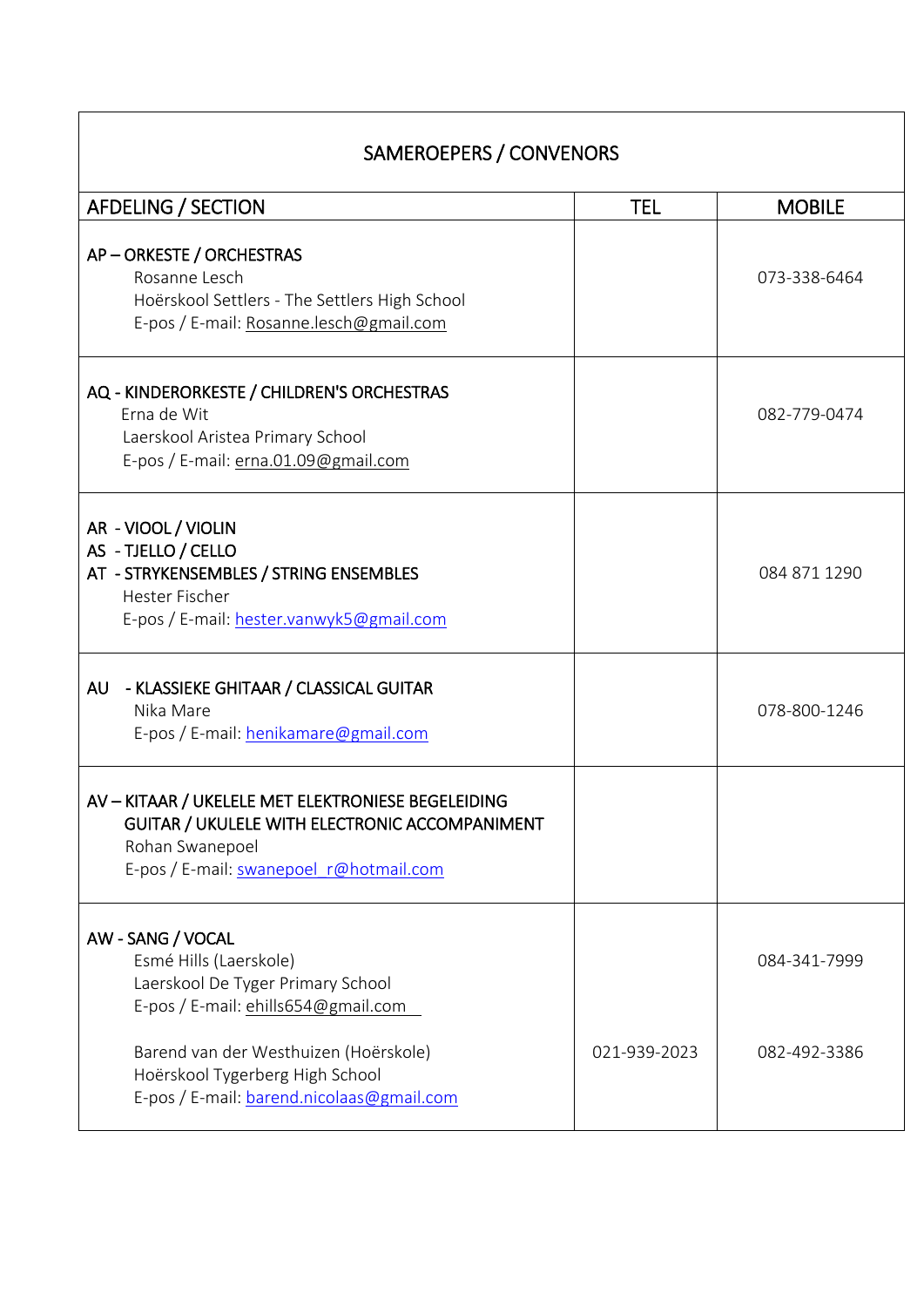| <b>AFDELING / SECTION</b>                                                                                                                                                                                                                                                                                                                                                                                                                                                                                                                | <b>TEL</b>   | <b>MOBILE</b> |
|------------------------------------------------------------------------------------------------------------------------------------------------------------------------------------------------------------------------------------------------------------------------------------------------------------------------------------------------------------------------------------------------------------------------------------------------------------------------------------------------------------------------------------------|--------------|---------------|
| AW - MIKROFOONSANG MET ELEKTRONIESE BEGELEIDING<br>MICHROPHONE VOCAL WITH ELECTRONIC<br><b>ACCOMPANIMENT</b><br>Mirizca Theron<br>Laerskool Kenridge Primary School<br>E-pos / E-mail: tietheron@gmail.com                                                                                                                                                                                                                                                                                                                               |              |               |
| AX - KOORFEESTE / CHOIR FESTIVALS<br>Raimondo van Staden-Slabbert<br>Hoër Meisieskool Paarl Girl's High School<br>E-pos / E-mail: arts@paarlgirlshigh.com                                                                                                                                                                                                                                                                                                                                                                                |              | 082-921-9753  |
| AY - ORREL / ORGAN<br>Marian Steyl<br>Hoërskool Brackenfell High School<br>E-pos / E-mail: marian@brackenfellhs.co.za                                                                                                                                                                                                                                                                                                                                                                                                                    | 021-981-5522 | 084-567-3333  |
| AZ - KLAWERBORD / KEYBOARD<br>Retha Stodart<br>E-pos / E-mail: retha.stodart@gmail.com                                                                                                                                                                                                                                                                                                                                                                                                                                                   |              |               |
| <b>BA - BALLET / BALLET</b><br><b>BB - MODERNE DANSE / MODERN DANCING</b><br><b>BC - TAP</b><br><b>BD - KONTEMPORÊRE DANSE /</b><br><b>CONTEMPORARY DANCES</b><br>BE - AFRICAN DANCES / AFRIKA DANSE<br><b>BF - FUNK &amp; HIP HOP</b><br>BG - NATIONAL / FOLK DANCES / VOLKSDANSE<br><b>BH - LINE DANCES / LYNDANSE</b><br><b>BI - FOLK SONGS / VOLKSDANSE</b><br><b>BJ-TAP</b><br>BK - HEATRE PRODUCTION /<br><b>TEATER PRODUKSIE</b><br><b>BL - GENERAL / ALGEMEEN</b><br>Letitia Kotze<br>E-pos / E-mail: Linedance4Life@outlook.com | 021-976-8808 | 083-737-5440  |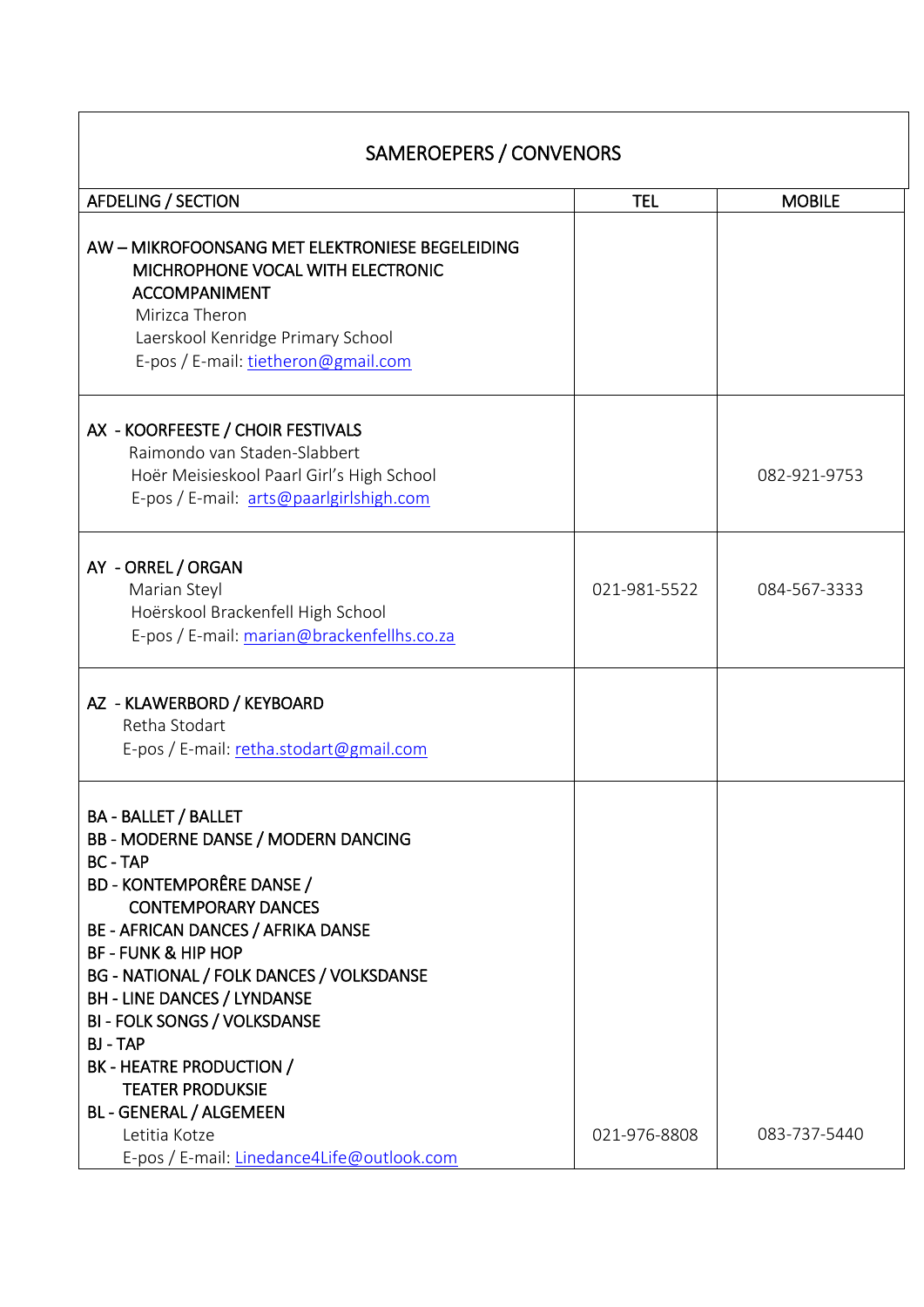| <b>AFDELING / SECTION</b>                                                                                                  | <b>TEL</b> | <b>MOBILE</b> |
|----------------------------------------------------------------------------------------------------------------------------|------------|---------------|
| <b>BM - TROMME / DRUM KIT</b><br>Helena Fourie<br>E-pos / E-mail: helena2fourie@gmail.com                                  |            | 082-563-7058  |
| CA - CS DRAMA (AFRIKAANS & ENGLISH)<br>Veronica Geldenhuys (Juniors)<br>E-pos / E-mail: veronicageldenhuys3@gmail.com      |            | 073-235-3507  |
| Zandra Duvenhage [Seniors]<br>E-pos / E-mail: zanduv@gmail.com                                                             |            | 072-607-1513  |
| <b>CT - OPENBARE REDEVOERING</b><br>Louis Blom<br>E-pos / E-mail: blom.louis@gmail.com                                     |            | 083-447-7782  |
| <b>CU - PUBLIC SPEAKING</b><br>Louis Blom<br>E-pos / E-mail: blom.louis@gmail.com                                          |            | 083-447-7782  |
|                                                                                                                            |            |               |
| CV-MIMIEK/MIME<br>Veronica Geldenhuys<br>E-pos / E-mail: veronicageldenhuys3@gmail.com                                     |            | 073-235-3507  |
| CW - TONEELFEESTE / PLAY FESTIVALS<br>Raymondo Gabriël (Junior)<br>Oakland Academy<br>E-pos / E-mail: raygvision@gmail.com |            | 071-975-2685  |
| Alicia Dreyer (Senior)<br>Hoërskool Tygerberg High School<br>E-pos / E-mail: adreyer@hstygerberg.co.za                     |            | 084-660-0480  |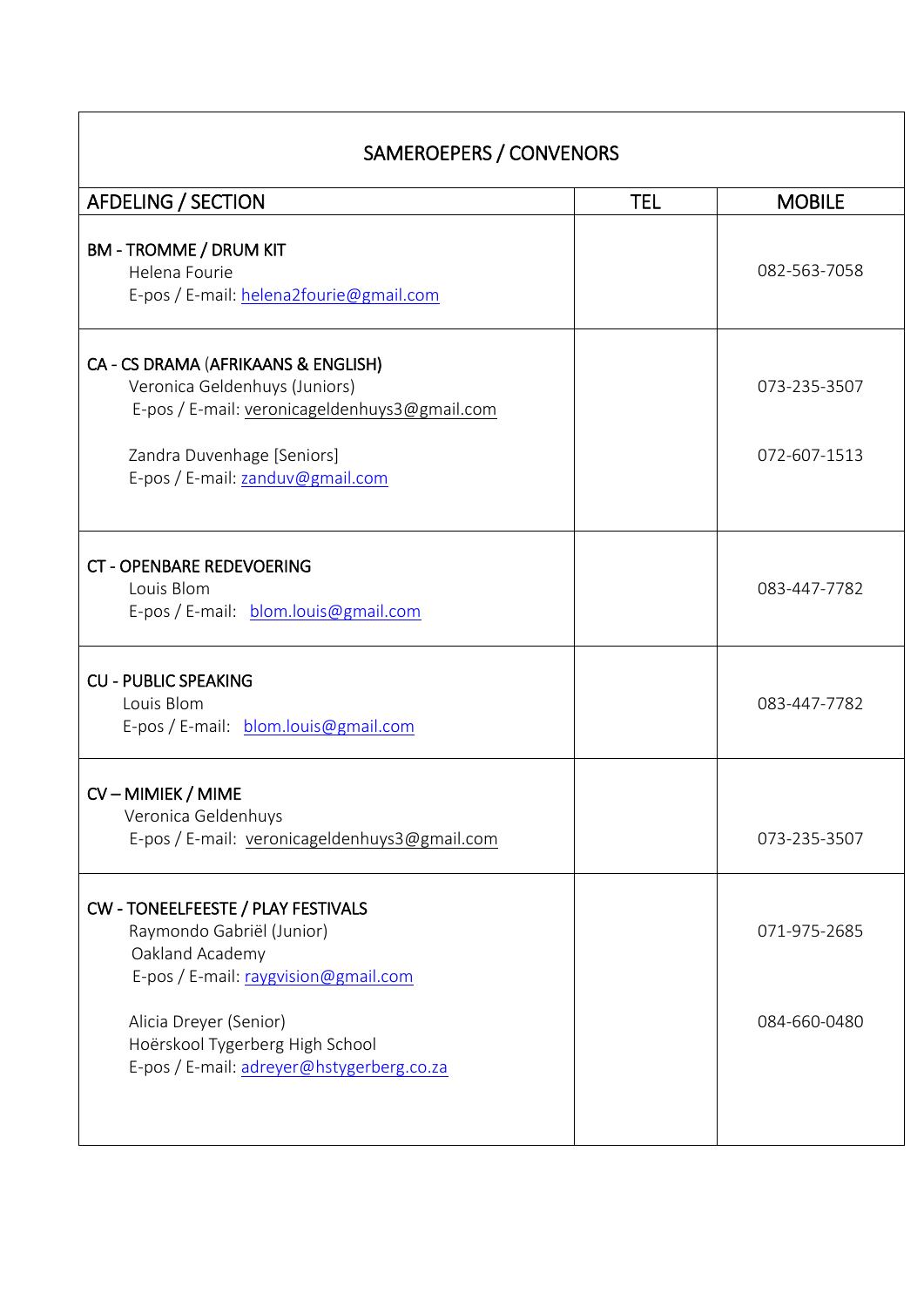| <b>AFDELING / SECTION</b>                                                                                           | <b>TEL</b>   | <b>MOBILE</b> |
|---------------------------------------------------------------------------------------------------------------------|--------------|---------------|
|                                                                                                                     |              |               |
| CX - HANDSKRIF / HANDWRITING<br>Graad / Grade 2 & 3<br>Mariechen Hattingh<br>E-pos / E-mail: mariechen@isales.co.za | 021-558-0858 | 082-335-1146  |
| Graad / Grade 4 - 6<br>Mariechen Hattingh<br>E-pos / E-mail: mariechen@isales.co.za                                 | 021-558-0858 | 082-335-1146  |
| <b>CY - SKEPPENDE SKRYFWERK</b><br>Graad $4-7$<br>Louis Blom<br>E-pos / E-mail: blom.louis@gmail.com                |              | 083-447-7782  |
| <b>CY- SKEPPENDE SKRYFWERK</b><br><b>Graad 8 - 12</b><br>Louis Blom<br>E-pos / E-mail: blom.louis@gmail.com         |              | 083-447-7782  |
| <b>CZ - CREATIVE WRITING</b><br>Grade $4-7$<br>Louis Blom<br>E-pos / E-mail: blom.louis@gmail.com                   |              | 083-447-7782  |
| <b>CZ - CREATIVE WRITING</b><br>Grade 8 - 12<br>Louis Blom<br>E-pos / E-mail: blom.louis@gmail.com                  |              | 083-447-7782  |
| DA - KUNS / ART<br>Fransonette Swart<br>E-pos / E-mail: head@tks.org.za                                             |              | 084-584-9000  |
| <b>DB - KERAMIEKWERK / CERAMICS</b><br>Fransonette Swart<br>E-pos / E-mail: head@tks.org.za                         |              | 084-584-9000  |